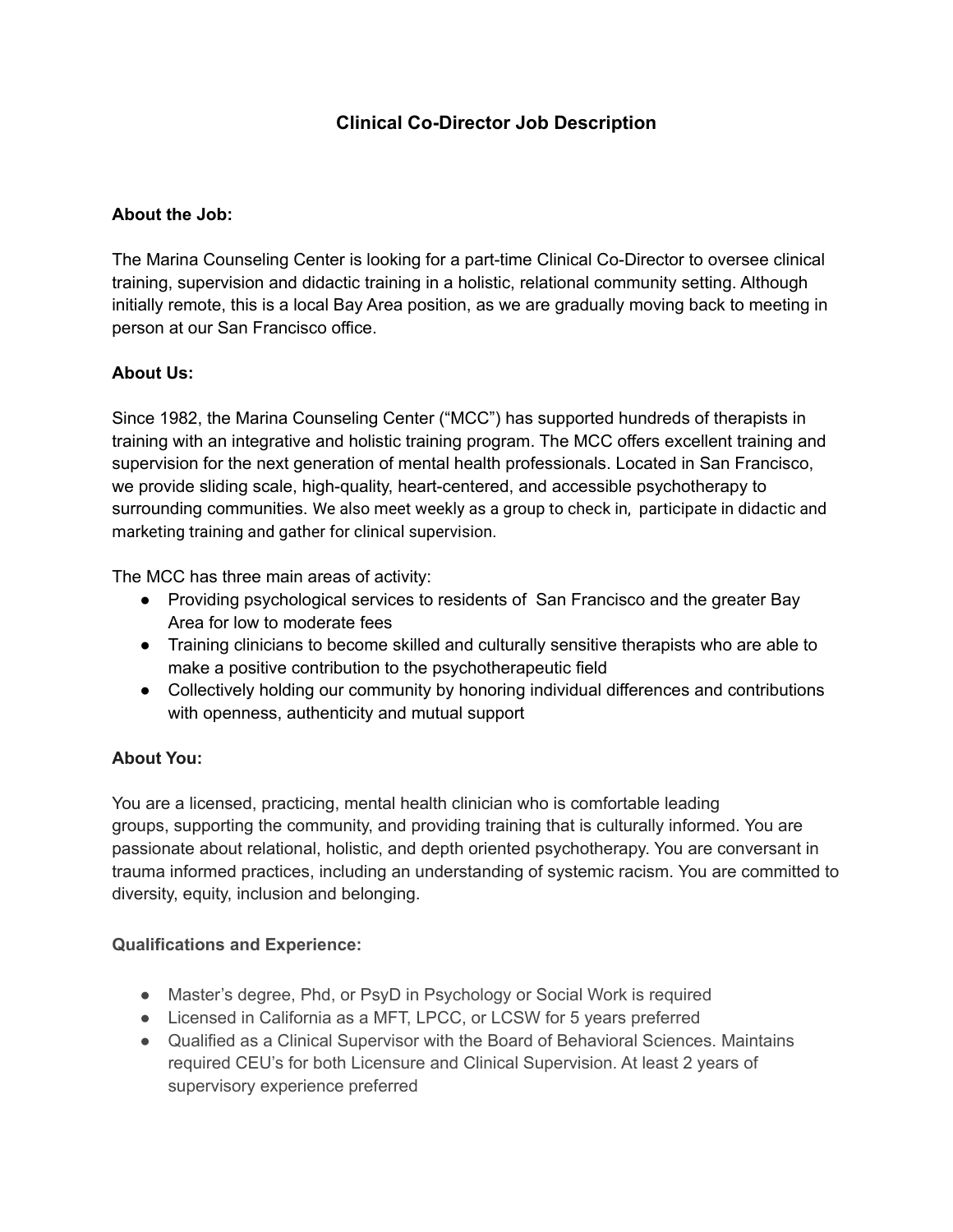### **Responsibilities include:**

- Oversees clinical training and supervision responsibilities for approx. 40 counselors
- Reports to and collaborates with the Board of Directors regarding MCC's administration and programming. Attends quarterly board meetings
- Works collaboratively with the MCC directorship and administrative staff
- Participates in financial decisions and planning with the administrative financial manager

### **Clinical Supervision/Training Responsibilities:**

- Attend weekly (Monday from 9:00am 4:00pm) community meetings and group supervision
- Provide additional weekly group supervision (2 hours/week) for a small group of counselors
- Be available for emergency/informal back-up supervision
- Respond to clinical questions that may arise for supervisors and/or supervisees
- Provide 2 didactic trainings per semester
- Hold a weekly office hour for counselor questions and evaluations
- Facilitate supervisor acquisition and match supervisees with supervisors

### **Shared Administrative Responsibilities with Co-Clinical Director:**

- Organize and attend the Monday practicum/trainee & associate check ins, as well as Steering Committee meetings
- Organize and attend quarterly day long retreats and celebrations
- Participate in staffing of supervisors and clinical team
- Recruit and train incoming counselors
- Schedule didactic training
- Oversee, with Administrative Financial Manager, and verify timely filing of all quarterly and annual taxes by vendor. Including periodic tax filings or filings related to 501(C)3 status (ADP does all tax filings for the Center)

### **Member of Board of Directors:**

• Consult and communicate with the Board on an ongoing basis

### **Salary:**

12-15 hours/wk

\$31,000-\$40,000/yr (commensurate with hours and responsibilities)